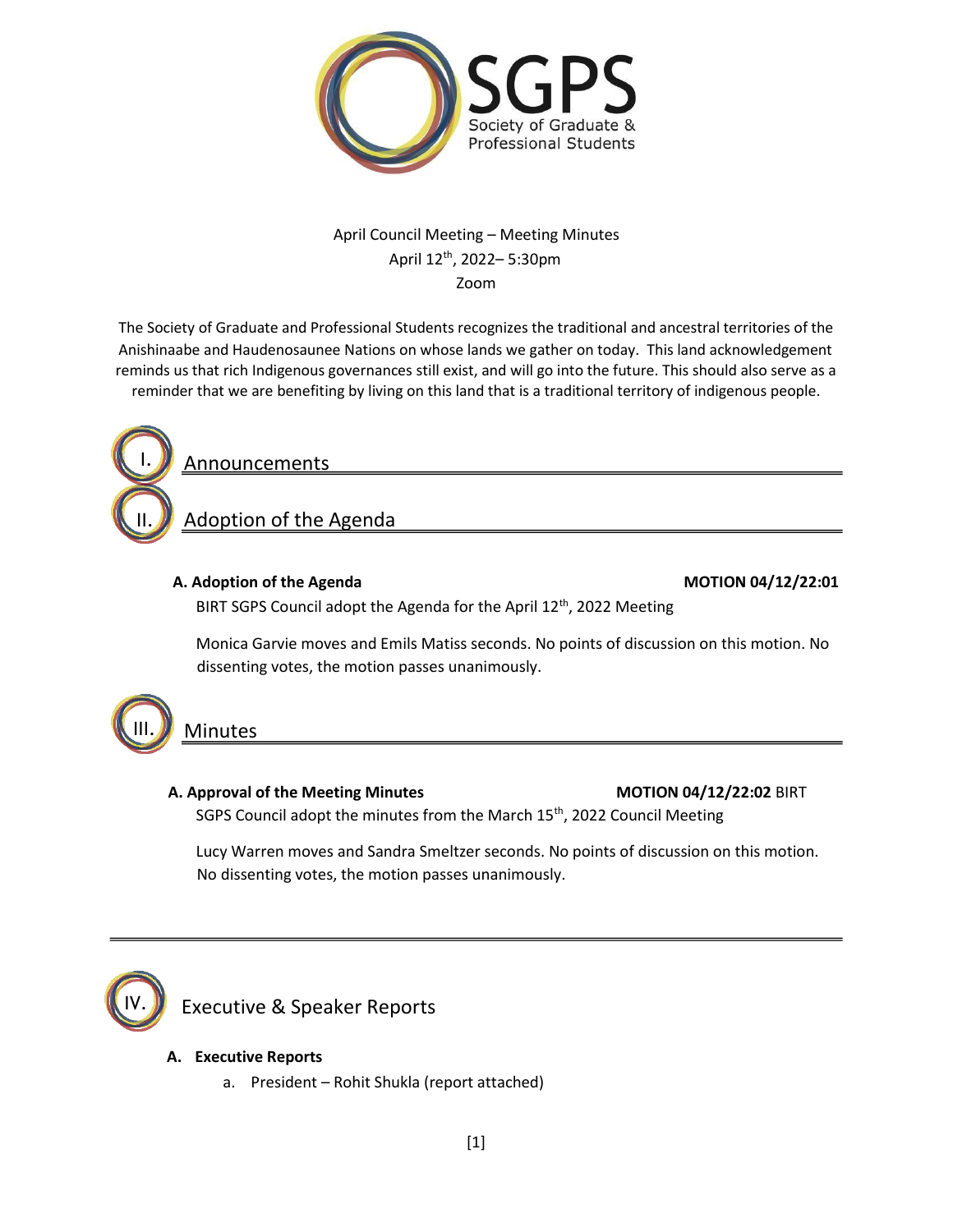

Summer bus subsidy application will go online from May  $1<sup>st</sup>$  so anyone looking for that please keep a look out on [www.sgps.ca](http://www.sgps.ca/) or social media. Big thank you to all members and those who are associated with the SGPS in any capacity. Wishing all the very best for the incoming executive team, and for those who are writing exams. **Thank you, Rohit!**

- b. VP Graduate Brittany McBeath (oral report)
	- (1) SGS minimum funding working group is going to be continuing to meet as they iron out the details as to how they are going to raise the minimum funding threshold for Doctoral students. The only update is that, to create a larger pool of money, especially for departments who are struggling to pay the increased funding requirements, some money will be taken from the Tri-Agency Research Award (TARA). TARA is a program of additional funding for students who have secured a Tri Council funding, to be given out in their first year. The amount has been reduced from CAD5,000 to CAD3,000 for Masters, and CAD10,000 to CAD6,000 for PhDs.
	- (2) The IP policy, brought up by Anthony in last council, is available to view online.
	- (3) An update is that a letter advocating for more extensions being granted by the Tri-Agency funding to all students affected by Covid – created by 2 SKHS students, in partnership with SGS Deans and SGPS. Hopefully this will initiate response.

## **Thank you, Brittany!**

c. VP Professional – Jennifer Li (oral report)

Not much to update from previous GM's report. One thing that will be passed on to Chloe in next SGPS Council meeting is in regard to training. If you are interested in any of the committee work that Jennifer is currently involved in, please email her. **Thank you, Jennifer!** 

- d. VP Finance and Services Courtney Bannerman (oral report)
	- (1) Update for the bursary programme, which closed April  $11<sup>th</sup>$ , 2022. The Emergency and Activity bursary funds were exhausted. All the money will be distributed, but the applications will just have to be approved.
	- (2) \$2800 have been handed out to the mental health bursary which is great considering it has only been running from January.
	- (3) If you would like to access other bursaries, it will be opening up again in May.
	- (4) Removal of proof of need from the Emergency bursary (as recommended by the Finance team) – Courtney will provide recommendations along with supporting information but it would be up to the new Executive to consider whether this will be kept in place or removed.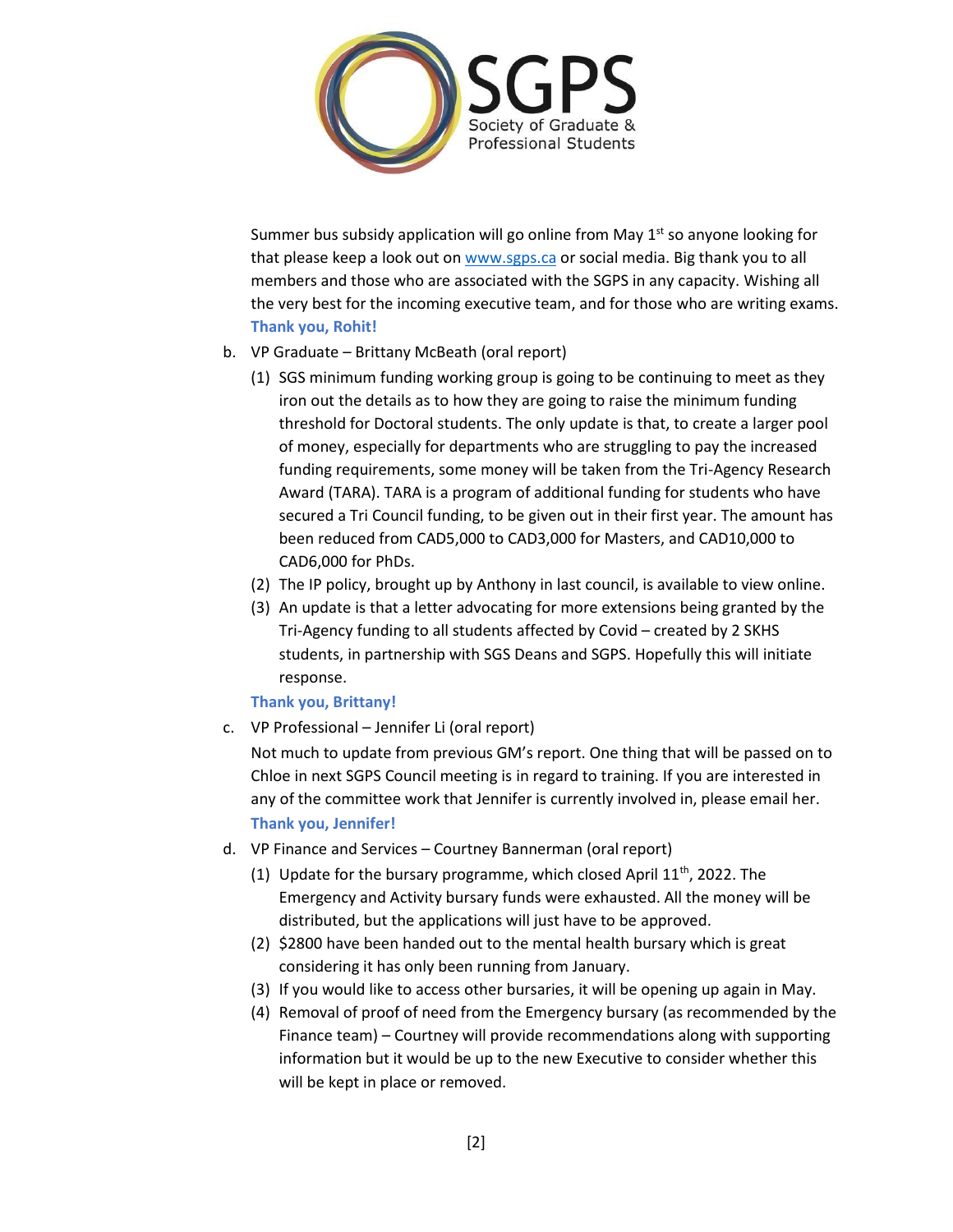

## **Thank you, Courtney!**

- e. VP Community Anthony Lomax (oral report)
	- (1) Anthony reported to Grad Council earlier today and brought up the issue of funding – especially because the cost of living has significantly increased over the past decade, but funding given to doctoral students has not been raised since 2006. They are looking to increase the amount to \$22,000 but this is not finalized and there is also some pressure to increase the funding further than that because that is still not enough for graduate students.
	- (2) COVID hesitancy seeing a lot less attendance in regards to Awards as well as other sanctioned events. People seem to be a bit hesitant to attend in-person. **Thank you, Anthony!**

## **B. Speaker Report**

a. Speaker – Devin Fowlie (oral report)

Solidified the Bylaw changes, as well as some Policy changes which will be coming up later on tonight. The new draft for Bylaw and Policy will be published sometime in May after it has been finalized.

**Thank you, Devin!**

## **C. Approval MOTION 04/12/22:03**

BIRT SGPS Council approve the Executive and Speaker Reports.

Courtney Bannerman moves, Emils Matiss seconds. No points of discussion on this motion. No dissenting votes, the motion passes unanimously.

# Senator, Trustee, Commissioner, Committee & Other Reports

- **A. Senator Report**  Graduate Student Senator Emils Matiss (oral report) Nothing to report but happy to answer questions relating to Senate next week via email.
- **B. Trustee Report**  Graduate Student Trustee (no report) *Position remains vacant; another election will be held in Fall 2022.*
- **C. Commissioner Reports** 
	- a. Athletics & Wellness Commissioner Kassandra Coyle (report attached)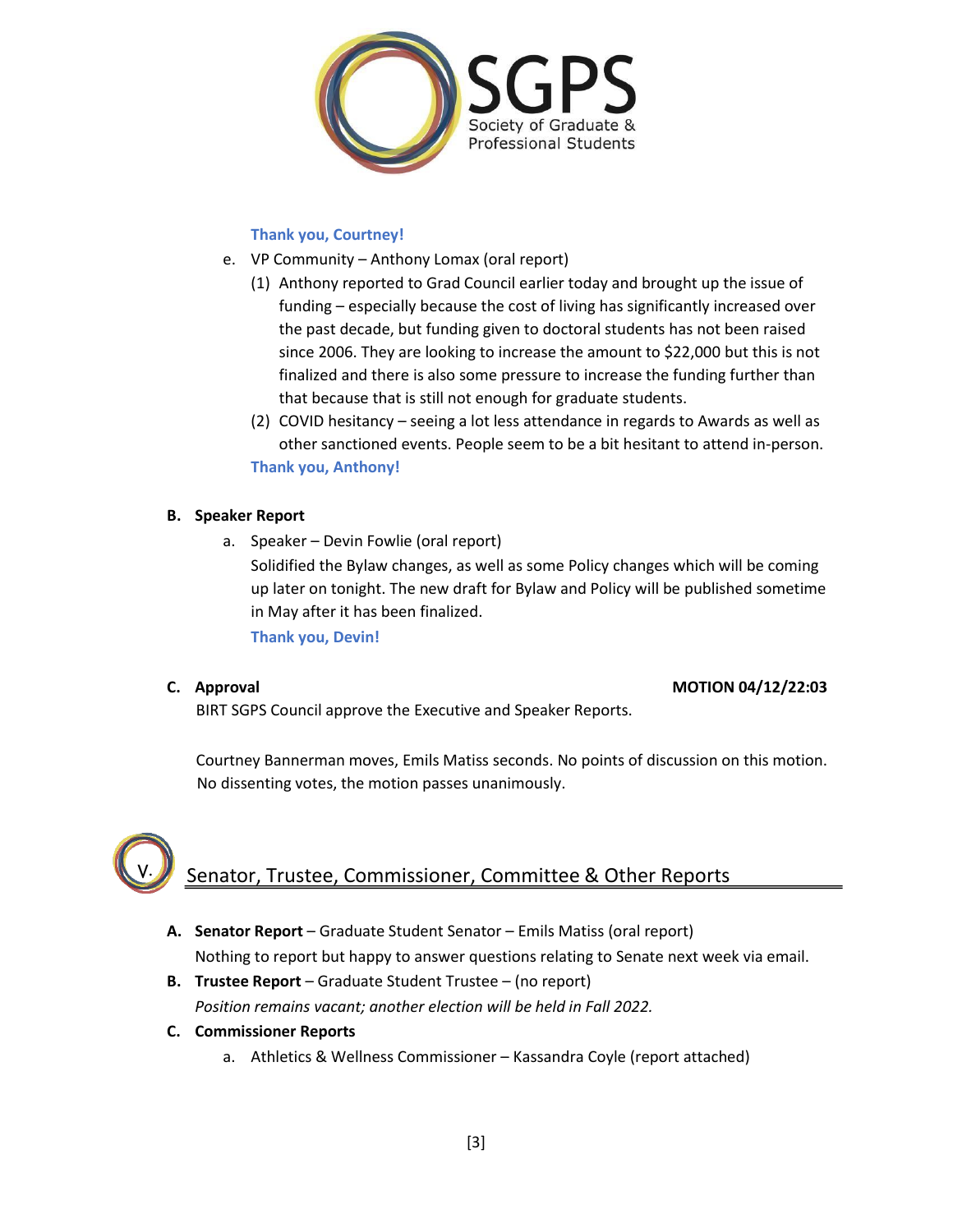

Shared some resources for those who need help in regards to food insecurity. For this, please have a look at Kassandra's report. They will still be operating throughout the summer, but with reduced hours.

## **Thank you, Kassandra!**

b. Equity & Diversity Commissioner – Monica Garvie (report attached) Everything outlined in the report, and hoping that Monica's year has made an impact in the SGPS EDI. Looking forward to help transition the next Equity and Diversity Commissioner. Any questions please email Monica at [equity@sgps.ca](mailto:equity@sgps.ca) before April 28<sup>th</sup>.

**Thank you, Monica!**

c. Indigenous Graduate Liaison – Duncan Stewart (oral report) Indigenous circles book club was a success. Duncan will be graduating in Spring, and will be helping transition to the next Indigenous Graduate Liaison.

**Thank you, Duncan!**

- d. Social Commissioner Emilia Ganslandt (report attached) Highlighting the SGPS Awards, and the application period will be extended to May 2022. Please share the information about the SGPS Awards to those in their departments. Any questions, please reach out via email (social@sgps.ca). **Thank you, Emilia!**
- e. International Students' Affairs Commissioner Sabrina Masud (report attached) *Unable to attend meeting – but everything is in Sabrina's report. Any questions, please email her a[t international@sgps.ca](mailto:international@sgps.ca)* **Thank you, Sabrina!**

## **D. Committee Reports**

## **E. Department Reports**

## **F. Other Reports**

a. University Rector – Owen Crawford-Lem (no report)

*Owen is a 3rd year undergraduate student studying Political Studies. Owen's pronouns are he/him/his. Just transitioning into the role so would like to hear from the 2022-23 Executives. Please email[: rector@sgps.ca](mailto:rector@sgps.ca)*

## **G. Approval MOTION 04/12/22:04**

**BIRT SGPS Council approve the Senator, Trustee, Commissioner, Committee & Other Reports.**

Courtney Bannerman moves and Emils Matiss seconds. No points of discussion on this motion. No dissenting votes, the motion passes unanimously.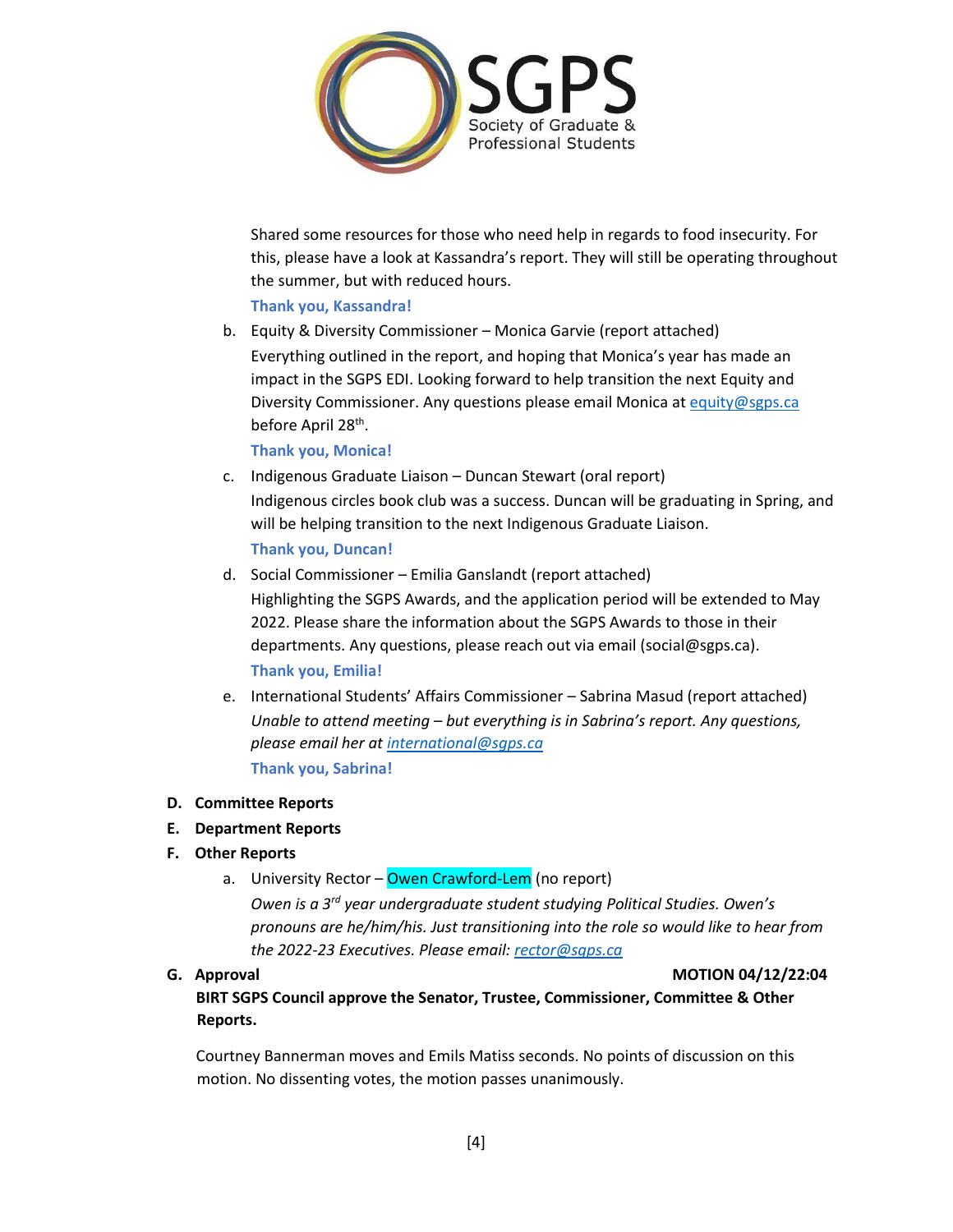



Main Motions & Discussion

Candidates (in no particular order): Aileen Editha, Vina Li.

A. Speaker Vote **MOTION 04/12/22:05** 

Candidates each had 2 minutes to tell the SGPS Council about themselves. Upon anonymous polling, Aileen Editha has been elected as the SGPS Council Speaker for 2022-23.



VII.

## **Other Business**

Additional motions proposing changes to SGPS Policy were added last-minute. Council was sent the documents containing the additional motions. VP Community Anthony Lomax spoke to these changes. Clarification made by Council Speaker Devin Fowlie re these changes: Policy does not need to go through a second reading like Bylaws hence, after this Council meeting, changes will be made and they will come into force.

## **P.6 SGPS AWARDS AND P.8.2.5 SGPS AWARDS**

## **BIRT SGPS Council approve the following rewriting of P.6 SGPS Awards and P.8.2.5 SGPS Awards Standing Committee**

Emils Matiss moves, Beth Langdon seconds. No points of discussions on this motion. No dissenting votes, the motion passes unanimously.

*Anthony Lomax spoke to the changes.* (1) There is an inconsistency between the two provisions, so it was mostly making sure that they do not contradict each other. (2) There are also logistical reasons as to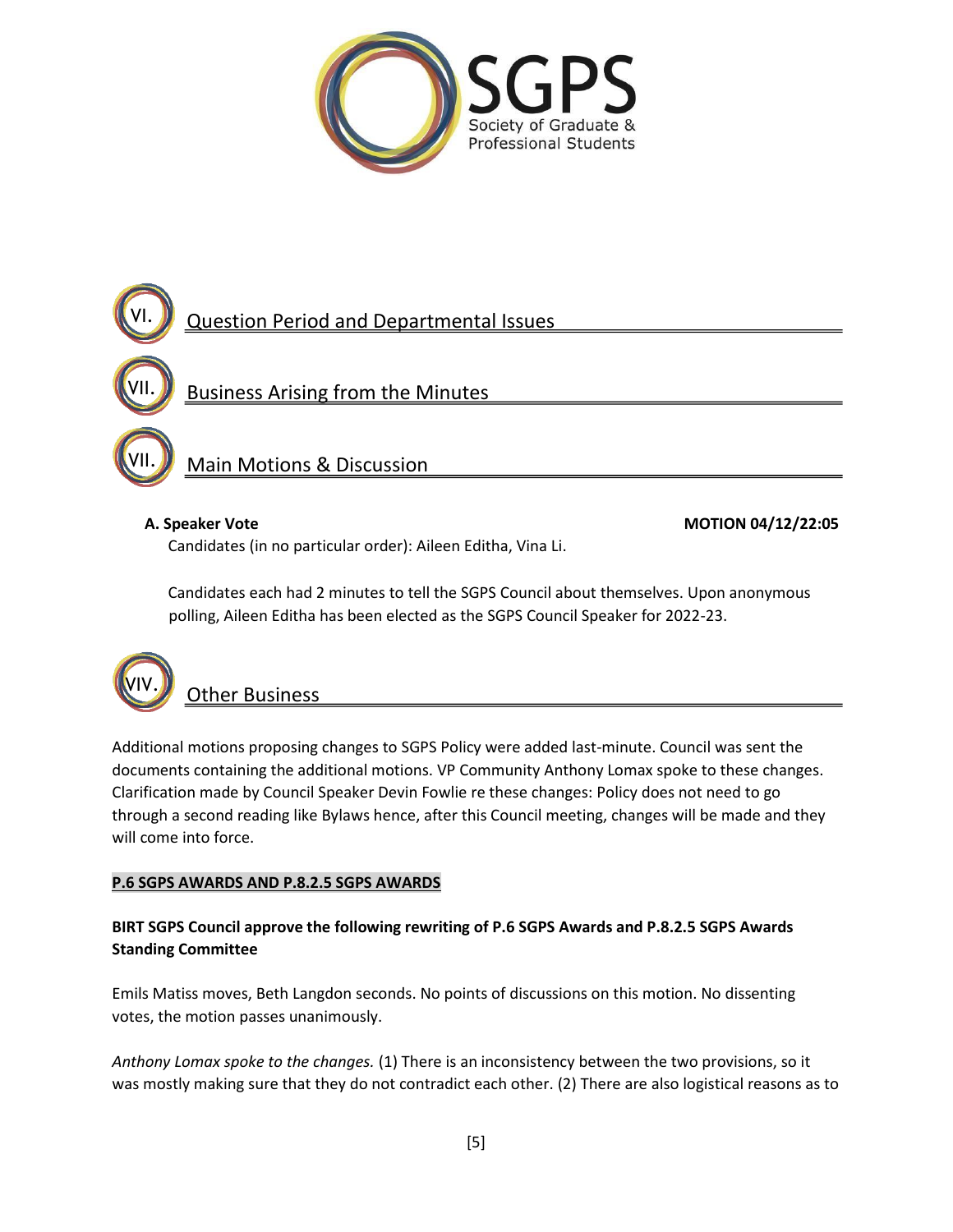

why different things are going to be shifted around. (3) Eligibility requirements made to be more equitable and inclusive, e.g. making sure that the same number of references; different judgments and standards (e.g.  $1^{st}$  year Masters student vs  $4^{th}$  year PhD student should not be judged on the same level). People should also be able to let us know what other commitments, responsibilities, and roles they have so as to provide a more holistic view of their application (e.g. if a student is also a parent, or working full-time, etc).

Question from Emils: 6.2D regarding SGPS Awards nomination – removing the requirement that someone would need their resume for nomination but what if someone would like to nominate someone else but do not feel comfortable enough to ask for a CV? Answer from Anthony: did you want to make changes now or would be willing to wait for future discussions and considerations? Emilia, as the next VP Community, will be bringing this to the SGPS Awards Committee.

Clarification: Emils just had this question for future consideration but is okay with things as it is now. Possible solution would be to delete the "resume" language from 62D to make sure that it is not there and in consideration for the current SGPS Awards. Emils declined; saying that it is okay to leave it as it is now. No change needed apart from the proposed motion.

## P.6 SGPS Awards

- a. The SGPS awards are to be given annually and are to recognize individuals for their work and dedication to the SGPS membership, the Queen's Community, and/or their local region.
- b. The six SGPS awards shall be:
	- (1) SGPS Student Contribution Award
	- (2) SGPS Teaching Assistant/Teaching Fellow Excellence Award
	- (3) SGPS International Student Contribution Award
	- (4) SGPS International Student Academic Excellence Award
	- (5) SGPS John G. Freeman Faculty Excellence Award
	- (6) SGPS Staff Contribution Award
- c. Information about the composition and responsibilities of the SGPS Awards Standing Committee can be found in P.8.2.5.

## P.6.1 Eligibility Criteria

- a. Awards Standing Committee members may not be considered for any award and may not put forth nominations.
- b. Eligibility for SGPS Student Contribution Award:
	- (1) Must be an SGPS member
	- (2) Must have made a significant contribution to the SGPS membership, the Queen's community, and/or their local region.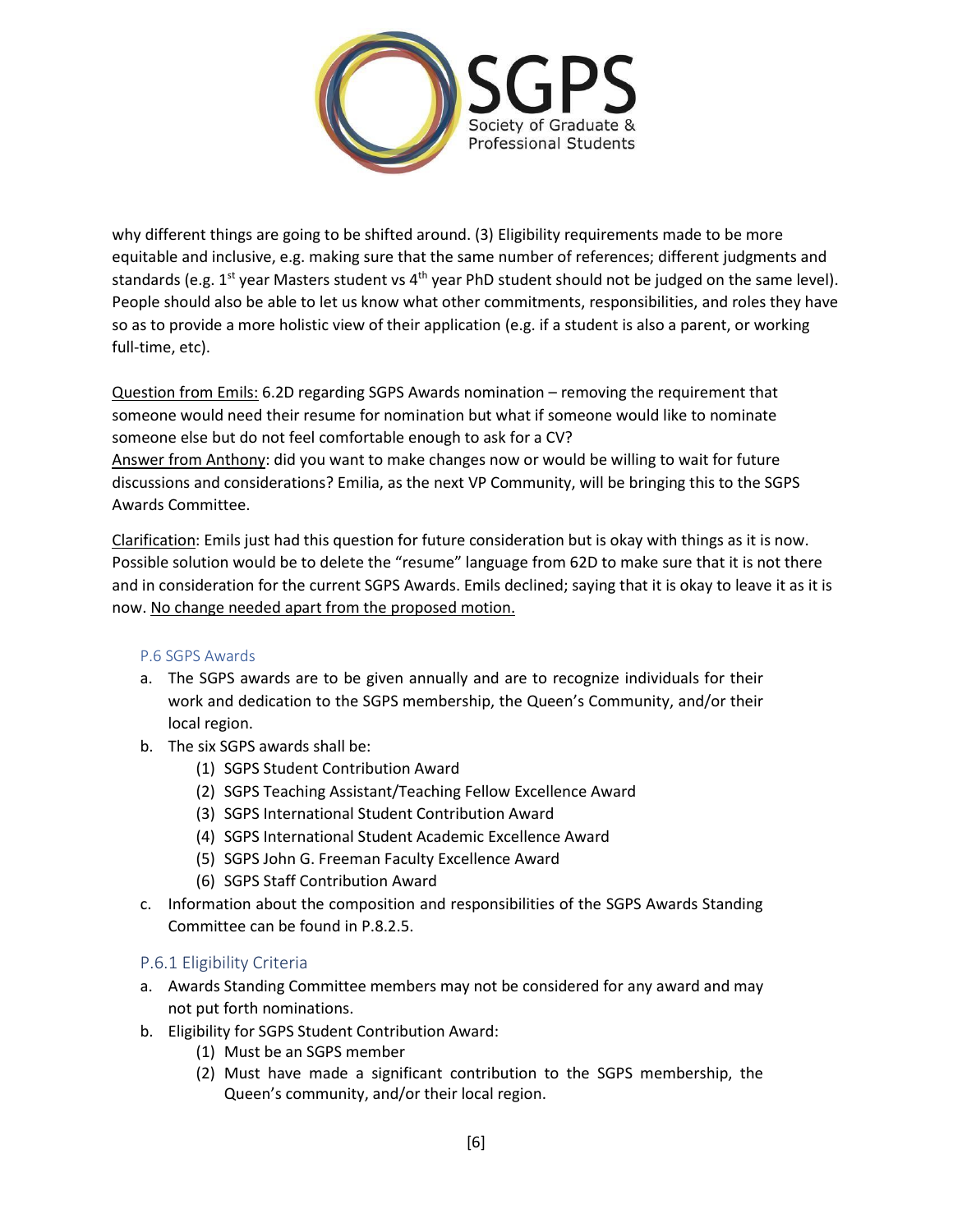

- (3) The nominee's contribution may include actions they have undertaken while holding formal job titles but can also include or even focus on informal actions that the nominee has taken individually or as part of collective efforts.
- (4) Since graduate and professional students have different amounts of time to contribute based on their individual circumstances, these circumstances into consideration by the committee when determining a winner.
- c. Eligibility for SGPS Staff Excellence Award:
	- (1) Must be a Queen's University staff member, and
	- (2) Must have made a significant contribution to the SGPS membership outside of the classroom.
- d. Eligibility for SGPS John G. Freeman Faculty Excellence Award:
	- (1) Must be a Queen's University faculty member (professor, adjunct, or postdoctoral fellows) who have taught courses during the academic year for which nominations are being accepted.
	- (2) Must have made a signification contribution to the SGPS membership in the realm of teaching, supervision, and/or mentorship.
	- (3) The nominee's level of experience will be taken into consideration to fairly adjudicate this award. For example, a first-year adjunct faculty and a tenured professor will not be expected to have similar levels of accomplishment by the adjudication committee.
	- (4) While contributions will likely include work that is valued within the nominee's employment contract, we also seek to recognize other types of work, including but not limited to: Providing emotional labour to students or other members of teaching teams; using innovative teaching methods that strive to improve the course for those who might experience marginalization based on race, class, gender, orientation, or ability; or creating or facilitating groups, workshops, or initiatives to better address the needs of students or the Queen's community.
- e. Eligibility for SGPS Teaching Assistant/Teaching Fellow Excellence Award:
	- (1) Must be a Teaching Assistant or Teaching Fellow AND an SGPS member during the academic year for which nominations are being accepted.
	- (2) Must have made a significant contribution to the classes in which they work.
	- (3) The nominee's level of study will be taken into consideration when adjudicating this award. For example, first year MA/MSc students who just finished their first Teaching Assistantship or fourth year PhD candidates who are more seasoned teaching employees will not be expected to have similar levels of experience or accomplishment by the adjudication committee.
	- (4) While contributions will likely include work that is valued within the nominee's employment contract, we also seek to recognize other types of work, including but not limited to: providing emotional labour to students or other members of teaching teams; offering creative or helpful suggestions on how to improve a course to your supervisor; or using innovative teaching methods that strive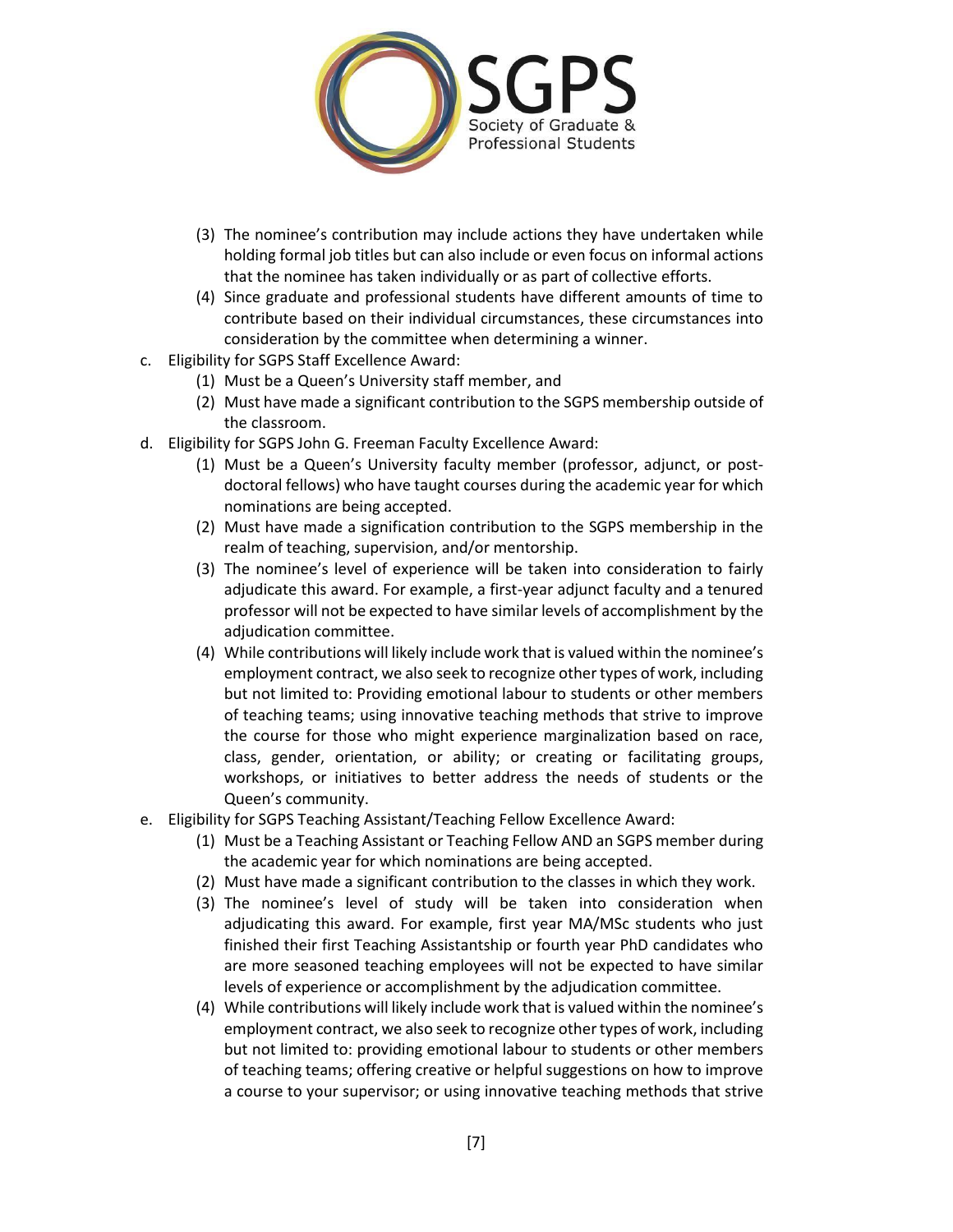

to improve the course for those who might experience marginalization based on race, class, gender, orientation, or ability.

- f. Eligibility for SGPS International Student Contribution Award:
	- (1) Must be an international graduate or professional student AND an SGPS Member
	- (2) Must have made a significant contribution to the SGPS membership, the Queen's community, and/or their local region.
	- (3) The nominee's contribution may include actions they have undertaken while holding formal job titles but can also include or even focus on informal actions that the nominee has taken individually or as part of collective efforts.
	- (4) Since graduate and professional students have different amounts of time to contribute based on their individual circumstances, we will take these circumstances into consideration when making our decision.
- g. Eligibility for SGPS International Student Academic Excellence Award:
	- (1) Must be an international graduate or professional student AND an SGPS Member
	- (2) Must demonstrate academic excellence. Academic excellence includes achievement in courses and research contributions, as well as instances in which the nominee has, in ethically responsible ways, applied what they have learned through their studies or research to initiatives that have a positive impact within or external to Queen's.
	- (3) The nominee's level of study will be taken into consideration when adjudicating this award. For example, MA/MSc students who just presented at their first conference or fourth year PhD candidates who have published multiple papers and held multiple Research Assistantships will not be expected to have similar levels of experience or accomplishment by the adjudication committee.

## P.6.2 Nomination Criteria

- a. Nominations for the awards will be accepted only from current SGPS members, with the exception of the SGPS Teaching Assistant/Teaching Fellow Excellence Award, for which nominations may be accepted from any member of the Queen's Community.
- b. SGPS Members may nominate themselves for the four awards they are eligible to win.
- c. The nomination forms shall be made available on the SGPS website and must contain the following information:
	- (1) The nominator's full name and student number (if applicable)
	- (2) The name of the nominee
	- (3) The name of the Award
	- (4) Contact Information for the nominator and nominee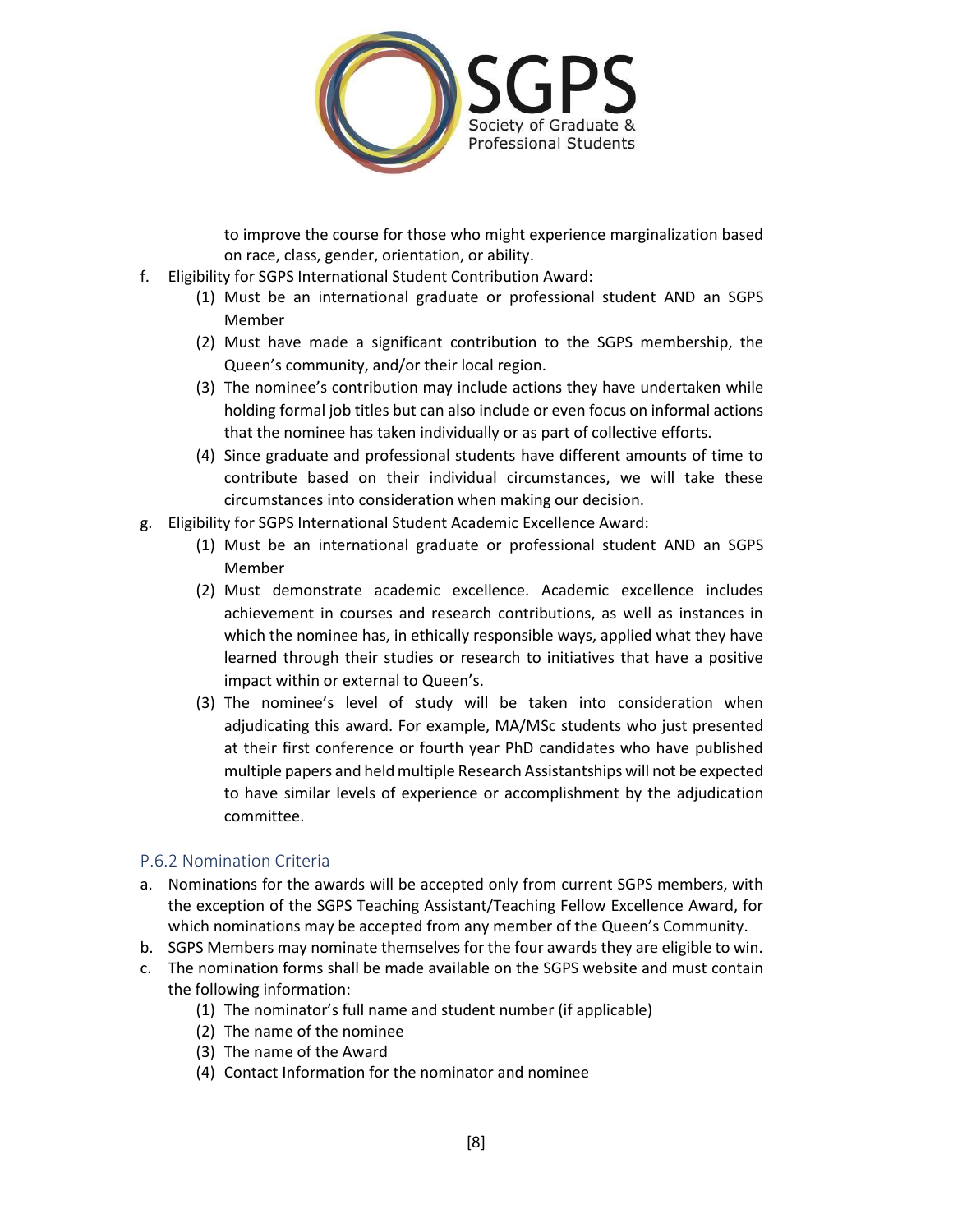

- d. For the four student awards, the following will also be required, and should be tailored to inform the SGPS Awards Standing Committee about how the nominee meets the eligibility requirements for the award outlined in P.6.1:
	- (1) A statement (250-500 words) from the nominator (or the nominee, in the case of self-nomination – see P.6.2.b).
	- (2) A resume (three pages or less). The resume format can be modified in whatever way highlights the nominee's achievements best.
	- (3) Two reference letters (250-500 words). No preference will be shown for reference letters from those who are "above" the nominee in any sort of hierarchical organizational structure, though two referees who can attest to the nominee's achievements from different perspectives (for example, as a course instructor, a community member, a gallery owner, or a supervisor for a Research Assistantship) will help the adjudication committee make a more informed decision. Referees should briefly describe their relationship to the nominee as well as the length of that relationship. Only two reference letters will be reviewed for each application.
- e. For the SGPS Staff Excellence Award, the following shall also be required:
	- (1) A statement (250-500 words) that outlines the contributions that the nominee has made to the SGPS membership and/or the Queen's community.
	- (2) Two letters of support (250-500 words) from people who can attest to the nominee's work, including but not limited to faculty members, department heads, or students. No preference will be shown for letters from those who are "above" the nominee in any sort of hierarchical organizational structure, but letters from people who can attest to the nominee's contributions and character from different perspectives will help the adjudication committee make a more informed decision. Those who write letters of support should briefly describe their relationship to the nominee as well as the length of that relationship. Only two letters will be reviewed for each application.
- f. For the SGPS John G. Freeman Faculty Excellence Award, the following shall also be required and should be tailored to inform the SGPS Awards Standing Committee about how the nominee meets the eligibility requirements for the award as outlined in P.6.1:
	- (1) A statement (250-500 words) outlining examples of the nominee's contributions as a teacher, supervisor, or mentor.
	- (2) Two letters of support (250-500 words) from people who can attest to the nominee's contributions, including but not limited to faculty members, department heads, or students. No preference will be shown for letters from those who are "above" the nominee in any sort of hierarchical organizational structure, but letters from people who can attest to the nominee's contributions and character from different perspectives will help the adjudication committee make a more informed decision. Those who write letters of support should briefly describe their relationship to the nominee as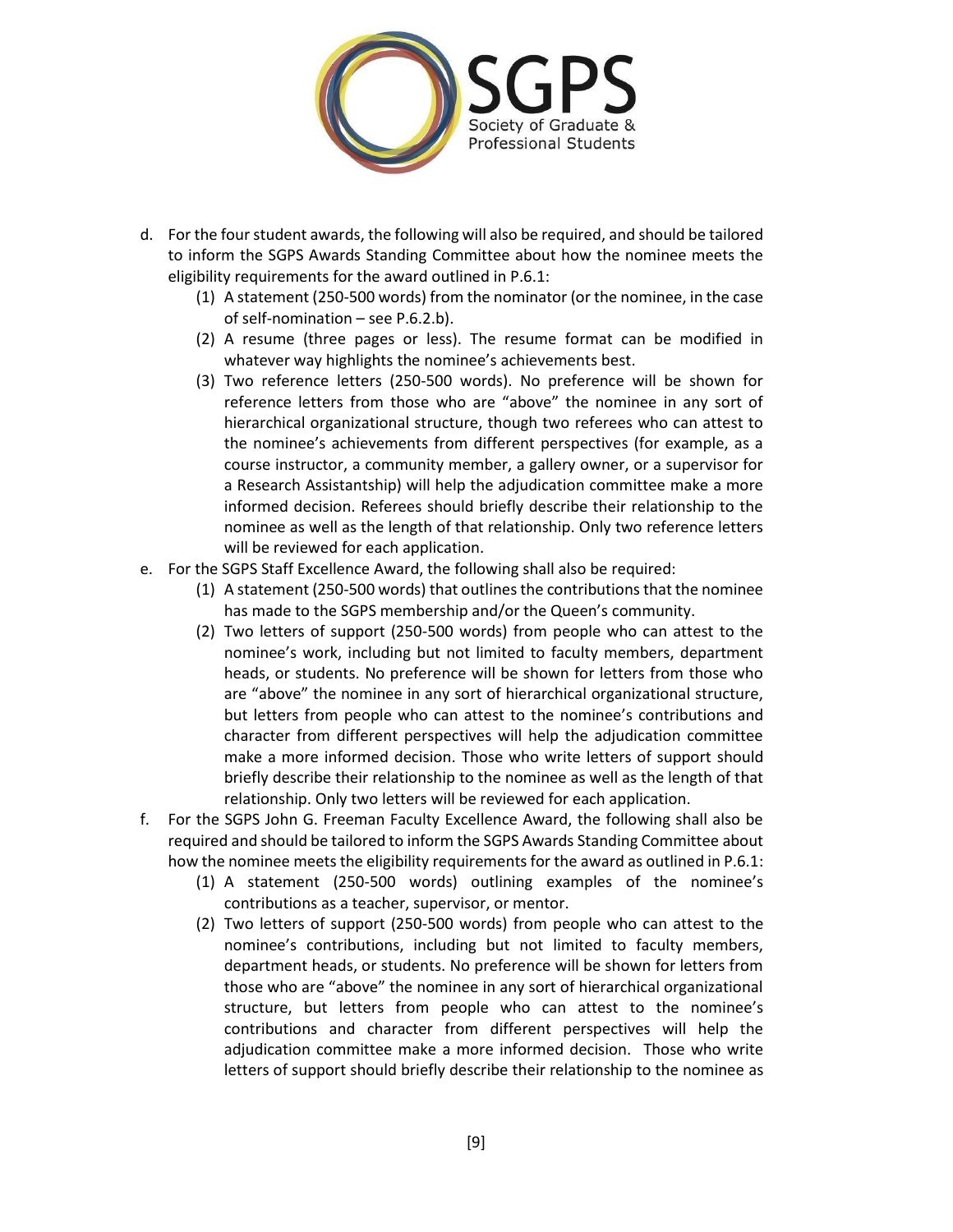

well as the length of that relationship. Only two letters will be reviewed for each application.

## P.8.2.5 SGPS Awards Standing Committee

- a. The membership of the committee shall be:
	- (1) The Social Commissioner who shall chair the committee
	- (2) A minimum of four other SGPS members
- b. As committee chair, the Social Commissioner (in consultation with the Vice President Community and the Executive Director) shall be responsible for:
	- (1) Establishing with the Vice President Finance whether there will be financial components attached to student awards and in what amount
	- (2) Establishing a deadline for award nominations
	- (3) Recruiting committee members and ensuring they are ratified at Council
	- (4) Advertising details and nomination periods for each award
	- (5) Communicating results with successful and unsuccessful applicants
	- (6) Preparing guidelines for the committee in terms of decision-making
	- (7) Planning and facilitating committee meetings
	- (8) Coordinating with the Executive Director to purchase plaques and send them, along with any financial award, to each winner.
	- (9) Making determinations about any conflicts of interest (or the appearance of conflicts of interest) that Standing Committee members report (see P.8.2.5.d).
- c. The Special Awards Standing Committee shall be responsible for:
	- (1) Reviewing each nominee's application
	- (2) Selecting the recipients of the six SGPS Special Awards
	- (3) Making recommendations to Council about changes to award eligibility or criteria
- d. While nomination packages shall be redacted, if a committee member believes from context cues that they have a personal relationship with a nominee, they must declare this potential COI (or the appearance of a COI) to the Committee Chair.
- e. More information about the awards, including eligibility criteria and the nomination process, can be found in P.6.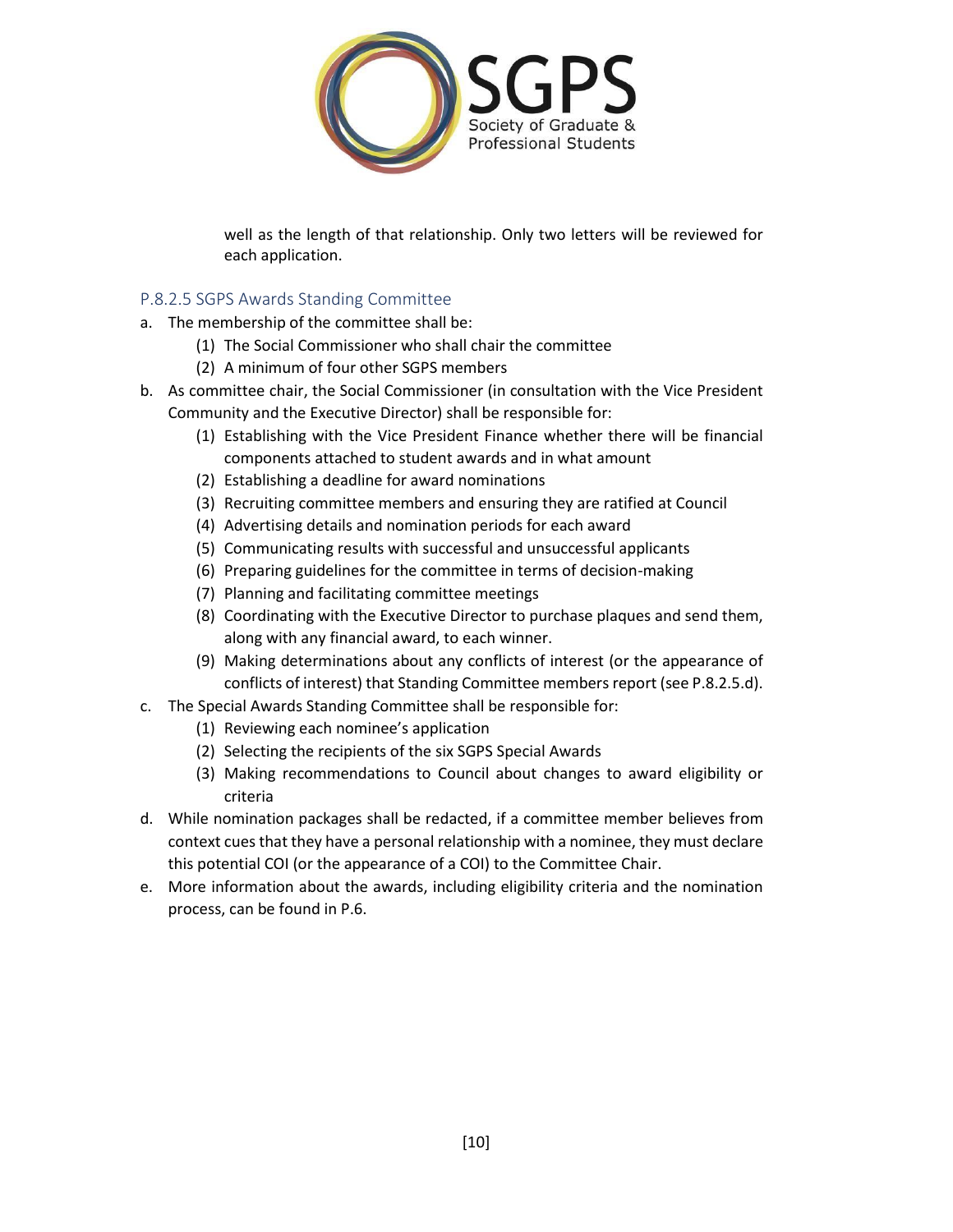

## **POLICY 11**

*Anthony Lomax spoke to motion.* Clarification from Emils Matiss: this was also brought to Monica Garvie who helped the Executive make changes, as well as Brittany McBeath. Thank you to Monica and Brittany for all your help on this.

## **BIRT SGPS Council approve the following changes to P.11.1 SGPS Equity, Diversity, and Inclusion Policy**

Emils Matiss moves, Monica Garvie seconds. No points of discussions on this motion. No dissenting votes, the motion passes unanimously.

The main change is the very first point 11.1.A. Equity and diversity and inclusion statement which is something that was not in the equity section previously but what is now Point B and Point C (human rights and University anti-discrimination policy). Anthony made a draft of the actual EDI policy to help guide the organization and something that can be cross-referenced throughout SGPS Bylaws and Policy.

## P.11.1 SGPS Equity, Diversity, and Inclusion Policy

a. The SGPS seeks to continually create, maintain, and advocate for an equitable, diverse, and inclusive experience for all our members and employees – whether they are on campus, in the Katarokwi/Kingston region, or accessing Queen's remotely – through direct and indirect actions (i.e. protests, demonstrations, statements, petitions, workshops, and representing member needs to committees and working groups).

Doing this work effectively requires constant learning about how inequity is being experienced by our fellow members and employees in complex and intersecting ways including, but not limited to, race, gender, sex, sexual orientation, disability, class, religion, nationality, and citizenship status. This learning may take many forms, such as responsible data collection, training programs, and collaboration with groups and individuals on campus and in the Katarokwi/Kingston region.

Within the organization, equity, diversity, and inclusion must be considered, recognizing how power and oppression are in constantly shifting interplay. For example, learning outcomes should be measured carefully against the type and amount of labour that they demand (i.e. retraumatizing students through certain invasive survey questions, creating the potential for burnout or exposure to violence in asking Black individuals or groups do training on anti-Black racism during times of heightened anti-Blackness).

The SGPS is committed to continually reflecting, learning, and acting on these and other equity issues and strives to increase indigenization, equity, diversity, inclusion, accessibility, and anti-racism for our members and employees.

b. The SGPS upholds the Queen's University Harassment/Discrimination Complaint Policy and Procedure (https://www.queensu.ca/secretariat/harassment-and-discriminationprevention-and-response-policy).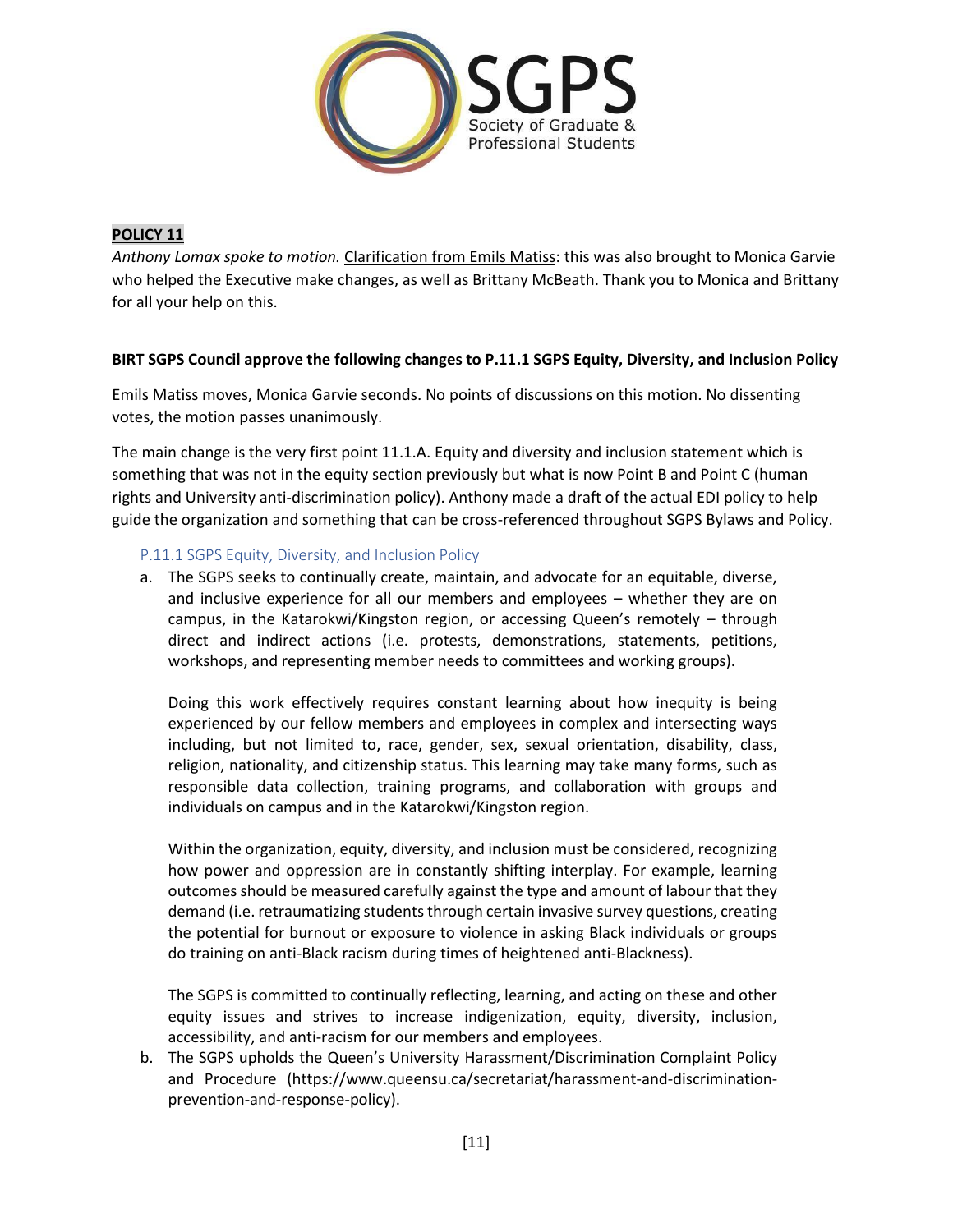

c. SGPS policies, bylaws, events, services, and employment practices shall be determined with consideration for the definitions and terms used in the Queen's University Harassment/Discrimination Complaint Policy, the Ontario Human Rights Code (https://www.ohrc.on.ca/en/ontario-human-rights-code), the Canada Human Rights Act [\(http://laws-lois.justice.gc.ca/eng/acts/h-6/FullText.html\)](http://laws-lois.justice.gc.ca/eng/acts/h-6/FullText.html), and the Employment Equity Act [\(http://laws-lois.justice.gc.ca/eng/acts/E-5.401/FullText.html\)](http://laws-lois.justice.gc.ca/eng/acts/E-5.401/FullText.html).

## **BIRT SGPS Council approve the following changes to P.11.1.2 Employment Equity**

Jennifer Li moves, Darren Zanussi seconds. No points of discussions on this motion. No dissenting votes, the motion passes unanimously.

## P.11.1.2 Employment Equity

- a. The SGPS recognizes that systemic discrimination has historically disadvantaged particular groups, as defined in P.11.1, in the area of employment.
- b. The SGPS mandates anti–oppression training for all employees.
- c. The SGPS shall attach the following statement to all correspondence, publications, and promotional material, in print or electronic, that advertises SGPS elections, hiring, and opportunity for Appointment: "The SGPS encourages applications from members of equity-seeking groups including, but not limited to international students, persons with disabilities, Indigenous people, members of minoritized groups, women, parents and 2SLGBTQIA people.

## **BIRT SGPS Council approve the removal of P.11.1.3 Accessibility which is redundant with the much more thorough P.11.4 Accessibility Policy**

Courtney Bannerman moves, Lucy Warren seconds. No points of discussions on this motion. No dissenting votes, the motion passes unanimously.

P.11.3 short accessibility statement and mandated an equality climate survey. This, however, has never been done—at least in the past 8 years. Students that we have spoken to are inundated with surveys (SWS survey moving ahead for a second time). SGPS has access to those reports, so the Equality Climate Survey feels redundant.

## **BIRT SGPS Council Approve the removal of P.11.3 SGPS Equity Climate Survey**

Courtney Bannerman moves, Emils Matiss seconds. No points of discussions on this motion. No dissenting votes, the motion passes unanimously.